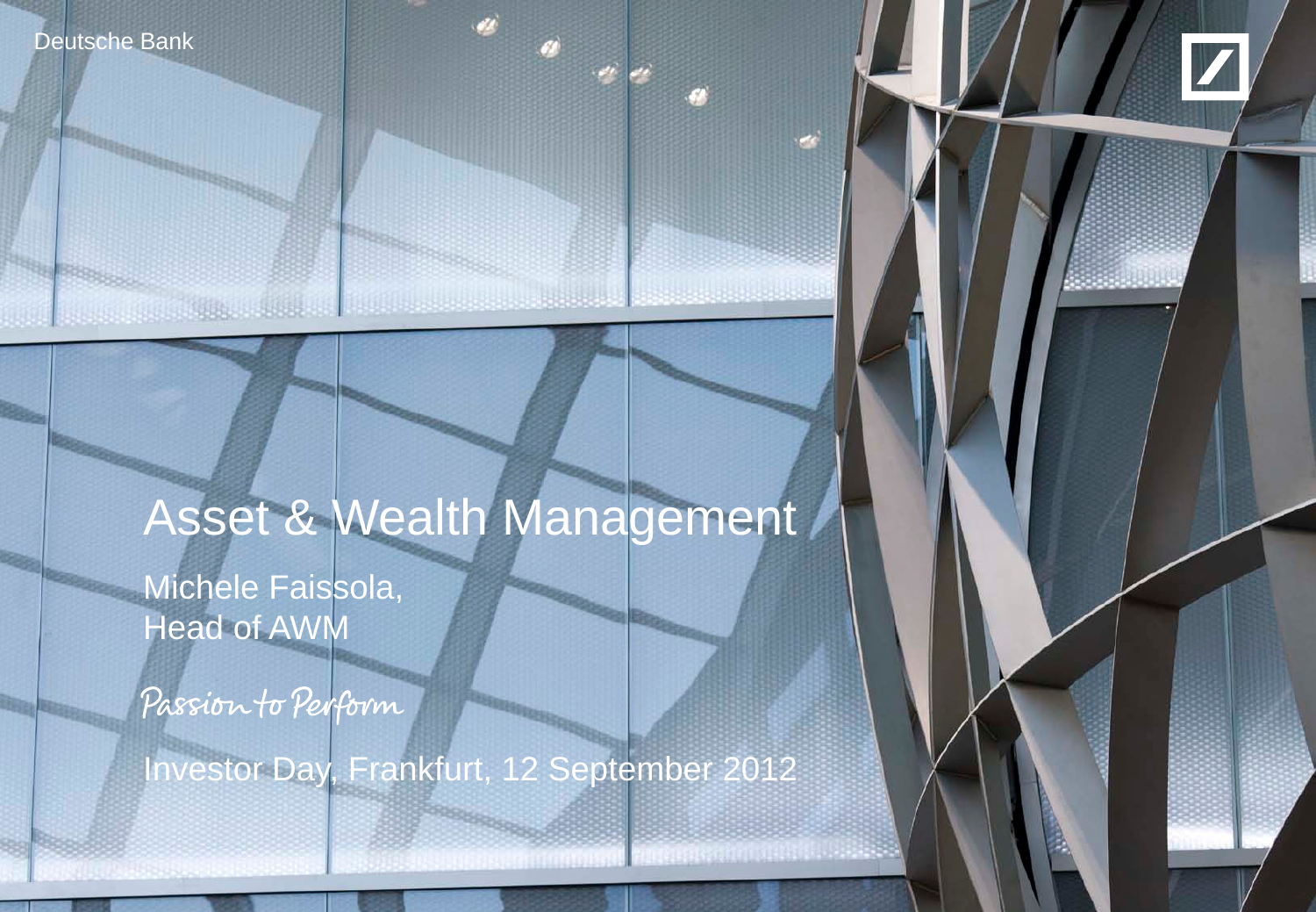#### Asset & Wealth Management (AWM): integration, efficiency and growth



| <b>Where we</b><br>are today             | Challenging market environment and consequences of strategic review<br>Combining three business units to create global AWM scale player<br>Businesses previously under strategic review (DWS Americas, DB Advisors,<br>Deutsche Insurance Asset Management, RREEF) integral part of new structure |
|------------------------------------------|---------------------------------------------------------------------------------------------------------------------------------------------------------------------------------------------------------------------------------------------------------------------------------------------------|
| <b>Where we</b><br>plan to be in<br>2015 | Streamlined, efficient and integrated platform:<br>$-$ EUR ~0.7 bn cost savings to deliver CIR aspiration of ~65%<br>— IBIT aspiration of EUR $~1.7$ bn                                                                                                                                           |
| <b>How we will</b><br>get there          | Launched integration project ("Fusion") to deliver<br>Cost efficiency<br>- Top product performance, client-centric solutions<br>Focused growth, increased margins through improved asset mix                                                                                                      |

Note: Financials include CB&S Passive and 3<sup>rd</sup> Party Alternatives Businesses and infrastructure allocation costs, and exclude financials for non-core assets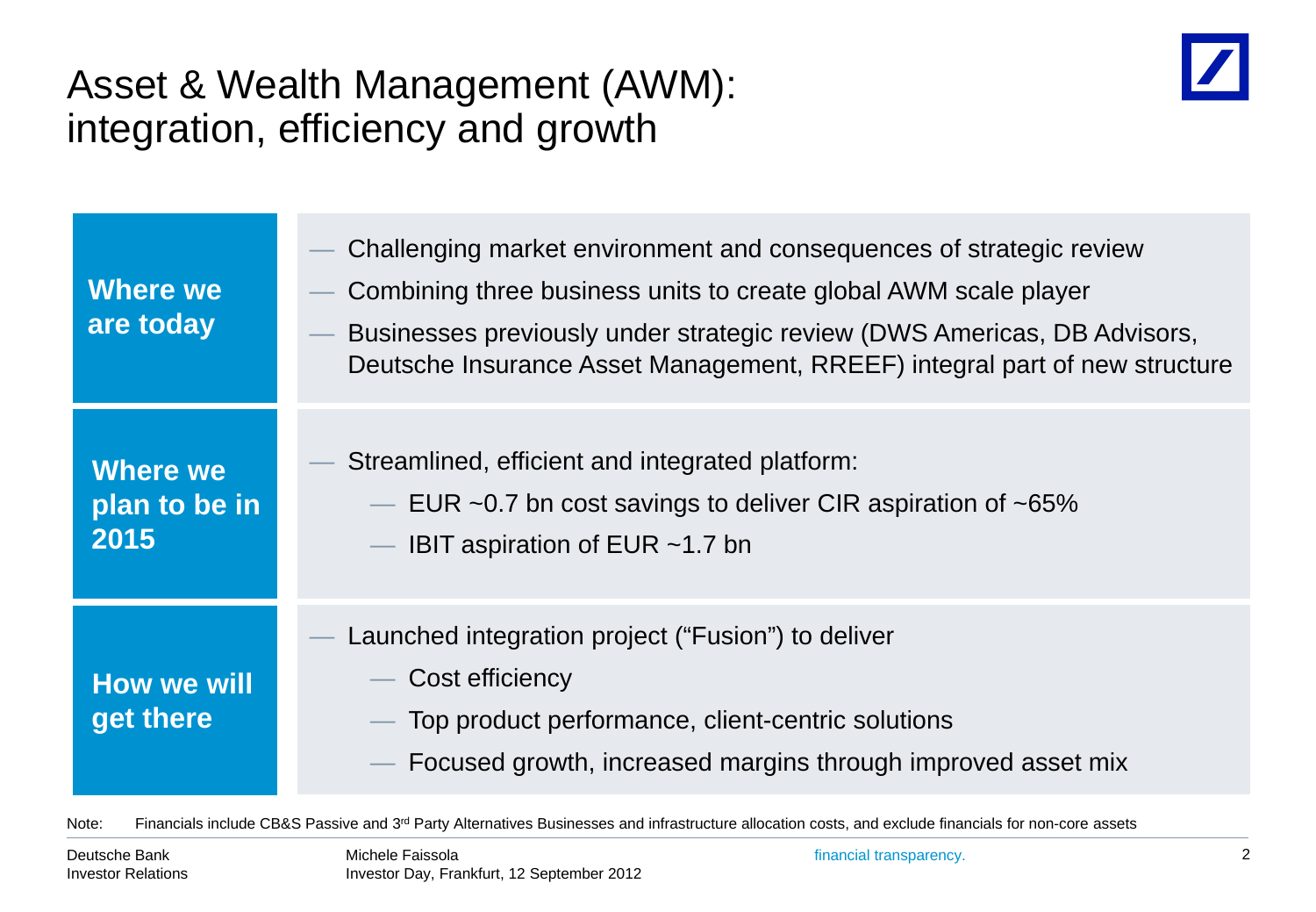### The combined AWM business is a >EUR 4 bn revenue franchise …



| <b>Business</b>                                                                | Core businesses of AWM                                                                                                                                                                                                                                                                                                                                                                           | AuM/IA                        | Revenue          | <b>IBIT</b>                    | <b>FTEs</b>                    |
|--------------------------------------------------------------------------------|--------------------------------------------------------------------------------------------------------------------------------------------------------------------------------------------------------------------------------------------------------------------------------------------------------------------------------------------------------------------------------------------------|-------------------------------|------------------|--------------------------------|--------------------------------|
| <b>Private Wealth</b><br>Management                                            | - Americas<br>Germany<br>Sal. Oppenheim - Private Client Services<br>EMEA<br>$-$ APAC<br>$\overline{\phantom{m}}$                                                                                                                                                                                                                                                                                | In EUR tn<br>0.9 <sub>0</sub> | In EUR bn<br>4.3 | In EUR bn                      | 7,060                          |
| Asset<br>Management                                                            | <b>Global DWS</b><br>$\overline{\phantom{m}}$<br>DB Advisors & Deutsche Insurance AM<br>$-$ RREEF                                                                                                                                                                                                                                                                                                | 0.3                           | 1.8              | 0.8                            | 4,440                          |
| CB&S Passive and 3rd<br><b>Party Alternatives</b><br>Businesses <sup>(1)</sup> | $db-X(2)$<br>$\overline{\phantom{m}}$<br>dbalternatives and dbSelect<br>$\overline{\phantom{0}}$<br>Abbey Life<br>$\overline{\phantom{m}}$                                                                                                                                                                                                                                                       | 0.5<br>0.1                    | 1.7<br>0.7       | 0.2<br>0.4<br>0.2 <sub>0</sub> | 2,480                          |
| Non-core assets<br>re-segmented out of<br>$AWM^{(3)}$                          |                                                                                                                                                                                                                                                                                                                                                                                                  | 0                             | 0.2              | 0.1                            | $-140^\circ$<br>$\overline{0}$ |
| (1)<br>(2)<br>(3)                                                              | Passive and 3 <sup>rd</sup> Party Alternatives Businesses to be re-segmented from CB&S to AWM by end of year 2012; business financials are currently being carved out for<br>re-segmentation purposes and may differ from figures shown above<br>Includes ETFs, ETCs, ETNs, Warrants, Certificates, and non listed UCITS funds<br><b>IRIT primarily related to Sal Oppenheim pon-core assets</b> |                               |                  |                                |                                |

(3) IBIT primarily related to Sal. Oppenheim non-core assets



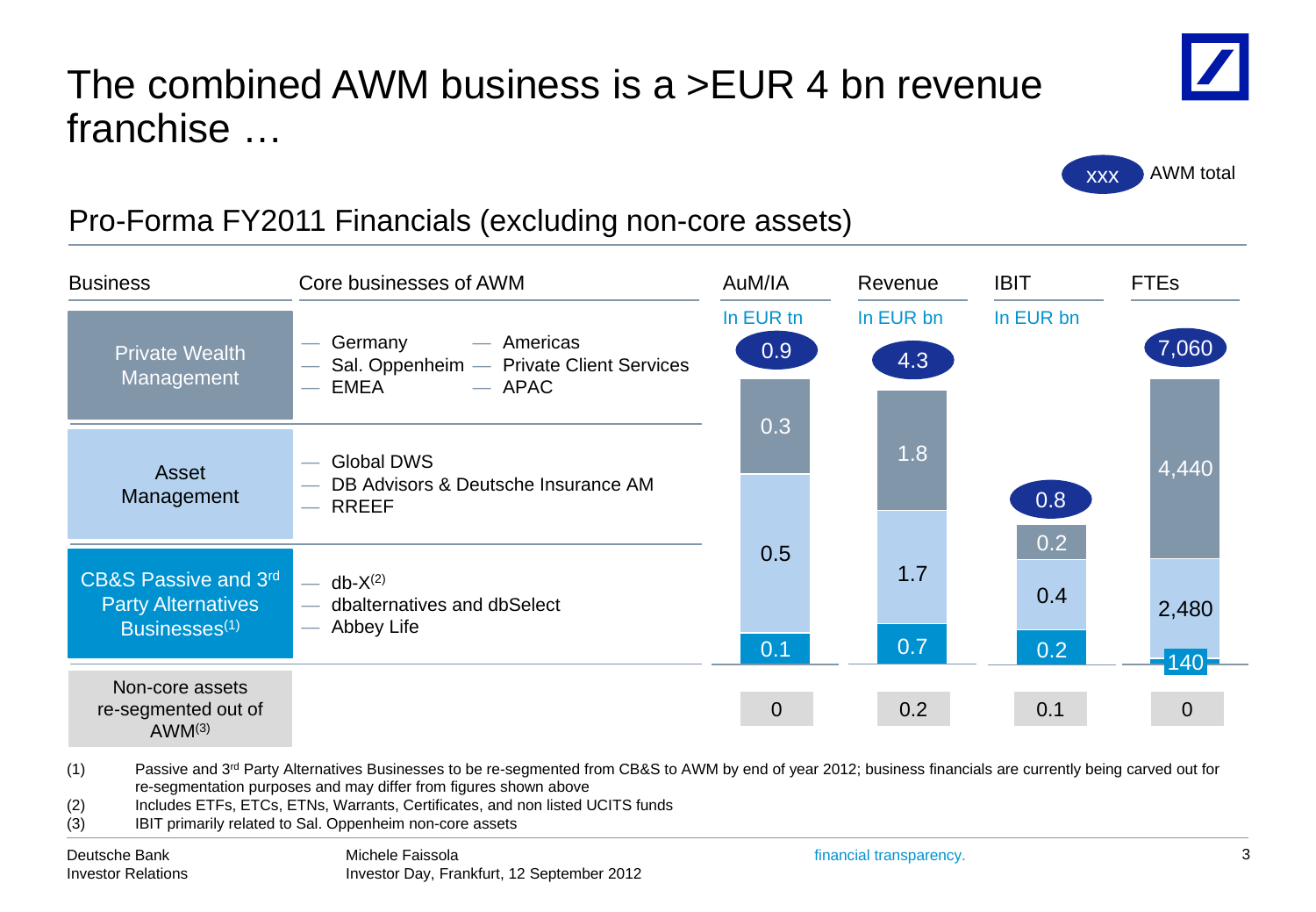# ... with global scale and leading market positions ...



#### Global top 10 bank-owned AWM players by AuM/IA(1)

#### 0.8 0.9 1.0 1.0 1.0 1.4 1.4 1.5 1.5 1.7 Wells Fargo BNP Paribas Deutsche Bank(2) JP Morgan BNY Mellon AM Credit Suisse State Street Morgan Stanley Bank of America UBS 2011, in EUR tn

#### Examples of DB market positions(3)

| Retail asset management                     | #1 Germany, #3 Europe    |
|---------------------------------------------|--------------------------|
| Institutional fixed income asset management | #6 global                |
| Insurance asset management                  | #1 global                |
| Wealth management                           | #1 Germany, #4 in Europe |
| ETF provider                                | #2 Europe, #5 global     |
| Alternatives asset management               | #5 global                |
| Alternatives - HF managed accounts          | #1 global                |
|                                             |                          |

#### Selected DB awards

| #6 global                |
|--------------------------|
| #1 global                |
| #1 Germany, #4 in Europe |
| #2 Europe, #5 global     |
| #5 global                |
| #1 global                |
|                          |

| <b>Private Wealth</b>                                |                                                                              |                                                                        | <b>ASIAN PRIVATE</b><br><b>BANKER</b>                                                   |
|------------------------------------------------------|------------------------------------------------------------------------------|------------------------------------------------------------------------|-----------------------------------------------------------------------------------------|
| Management                                           | Private Banking<br>#1 in Foreign Exchange<br>#2 in Lending/Financing<br>2012 | Best private banking<br>services overall<br>2012 for Germany           | Best private bank for<br><b>UHNW</b> in Asia<br>Best private bank in<br>China and India |
|                                                      | <b>I IPPFR</b><br>ID AWARDS 2012                                             | WORLD<br><b>FINANCE</b>                                                | <b>Reactions</b><br>ONDON<br>MARKET                                                     |
| <b>Asset Management</b>                              | $DWS - 21$<br>individual Mutual<br><b>Fund Awards</b><br>Europe 2012         | DB Advisors - Best<br>Investment<br>Manager Germany<br>2012            | <b>Insurance Asset</b><br>Management<br>Firm<br>of the year 2012                        |
| CB&S<br>Passive and 3rd Party<br><b>Alternatives</b> | <b>AWARD</b><br>ANRIFTER DES JAHREY                                          | set Man<br>Hest<br>of the Best<br><b>Awards</b><br>2011<br>OF INVESTME | <b>Hedge Fund Derivatives</b><br>House of the Year                                      |

(1) Excluding pure asset managers (e.g. BlackRock, Allianz Global Investors, Vanguard, Fidelity)

(2) **DB AWM incl. CB&S Passive and 3<sup>rd</sup> Party Alternatives end of 2011**<br>(3) All rankings based on AuM/IA except for "Alternatives – HF manage

(3) All rankings based on AuM/IA except for "Alternatives – HF managed accounts", definition of wealth segment varies by player for PWM, market positions as of YE2011 or 1H2012 Source: Scorpio, BCG Asset Management Benchmark database, BVI, eVestment, Insurance Asset Manager, DB Research, Towers Watson, Hedge Fund Manager, Annual Reports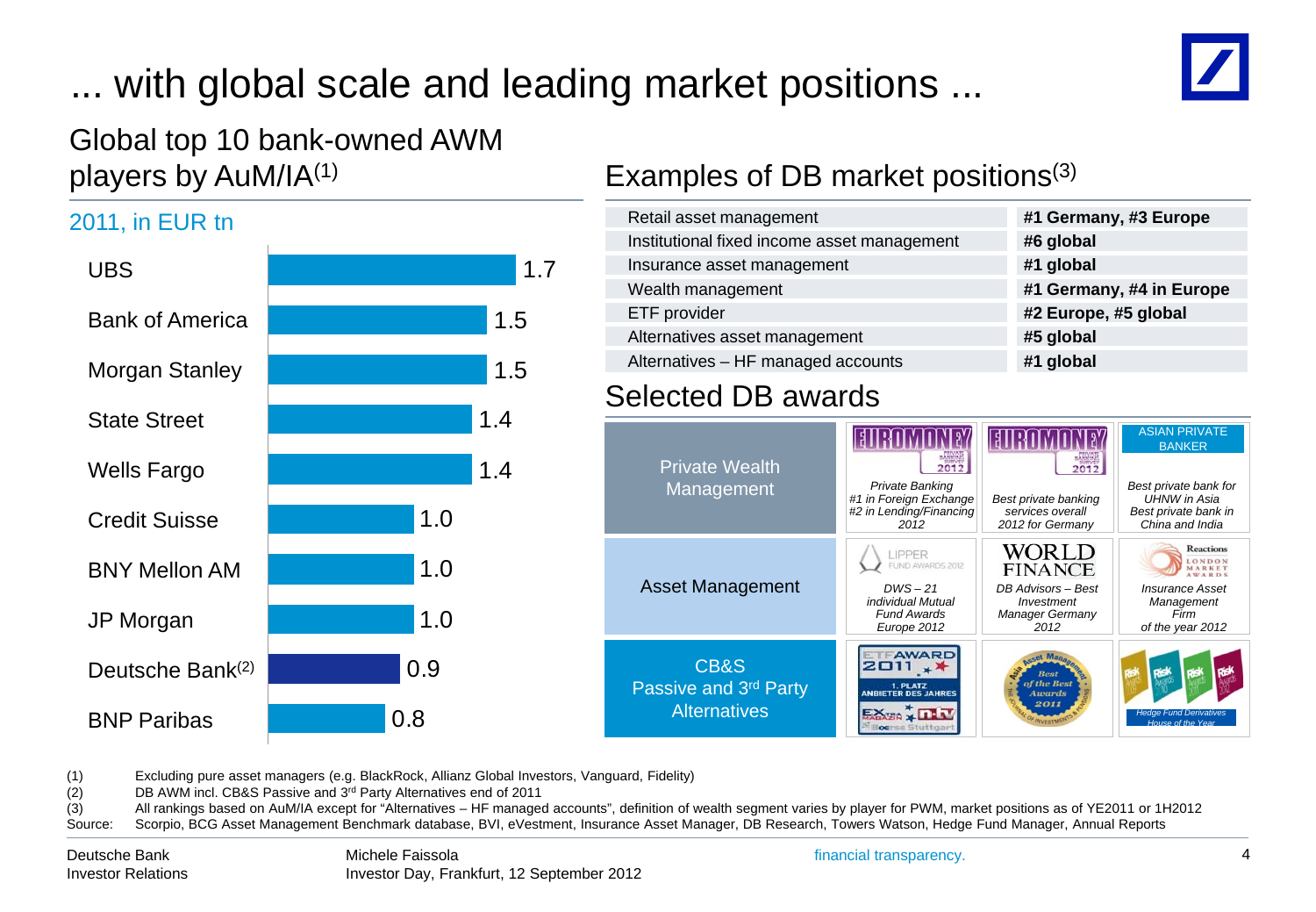#### … and a well balanced footprint % of total AuM/IA as of year end 2011





**Key strengths of combined AWM**

Scale player in wealth/AM retail and institutional franchises

— Strong footprint in Europe and North America, expanding in emerging markets Platform offers capabilities across all asset classes

(1) Includes quantitative, multi-asset, FX and derivative strategies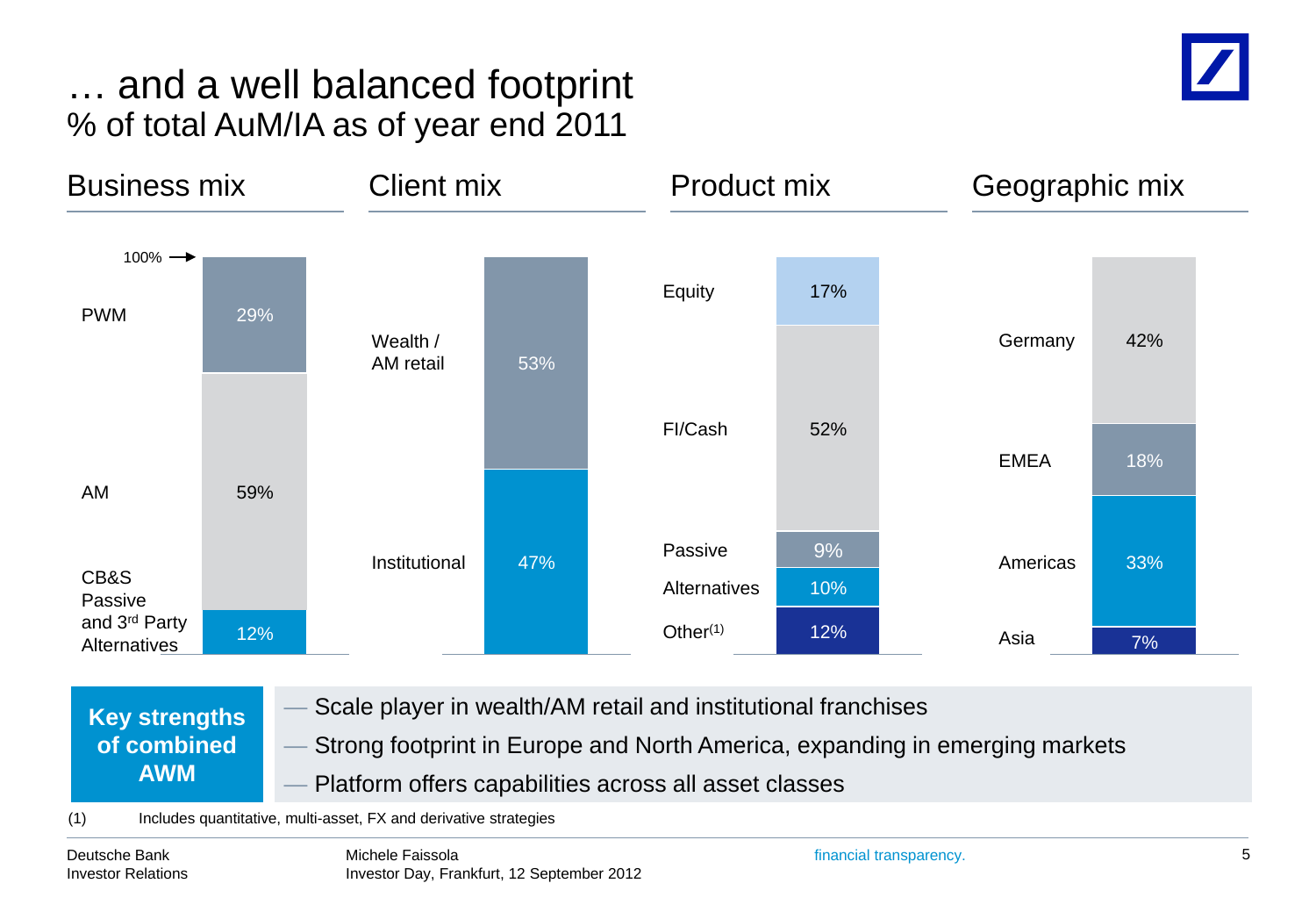

#### Advantages of AWM integration

| <b>Better service</b><br>to clients | Create a strong buy-side division with its own identity<br>Deliver strong investment performance in a broader range of products<br>Customized advice and services, including strong risk management |
|-------------------------------------|-----------------------------------------------------------------------------------------------------------------------------------------------------------------------------------------------------|
| <b>Higher</b>                       | Eliminate duplication and rationalize platforms, processes and service providers                                                                                                                    |
| efficiency                          | Streamline business model to serve client needs more effectively                                                                                                                                    |
| <b>Attractive</b><br>growth         | Leverage scale of active asset management<br>Pursue growth initiatives in a disciplined fashion. Key areas:<br><b>UHNW</b><br>Passive and alternatives businesses<br><b>Emerging markets</b>        |
| <b>Strategic</b>                    | Create a core "fourth pillar" business delivering stable, capital-efficient                                                                                                                         |
| role within                         | profits with attractive RoE                                                                                                                                                                         |
| <b>DB Group</b>                     | Connect to DB Group resources to provide AWM clients with comprehensive solutions                                                                                                                   |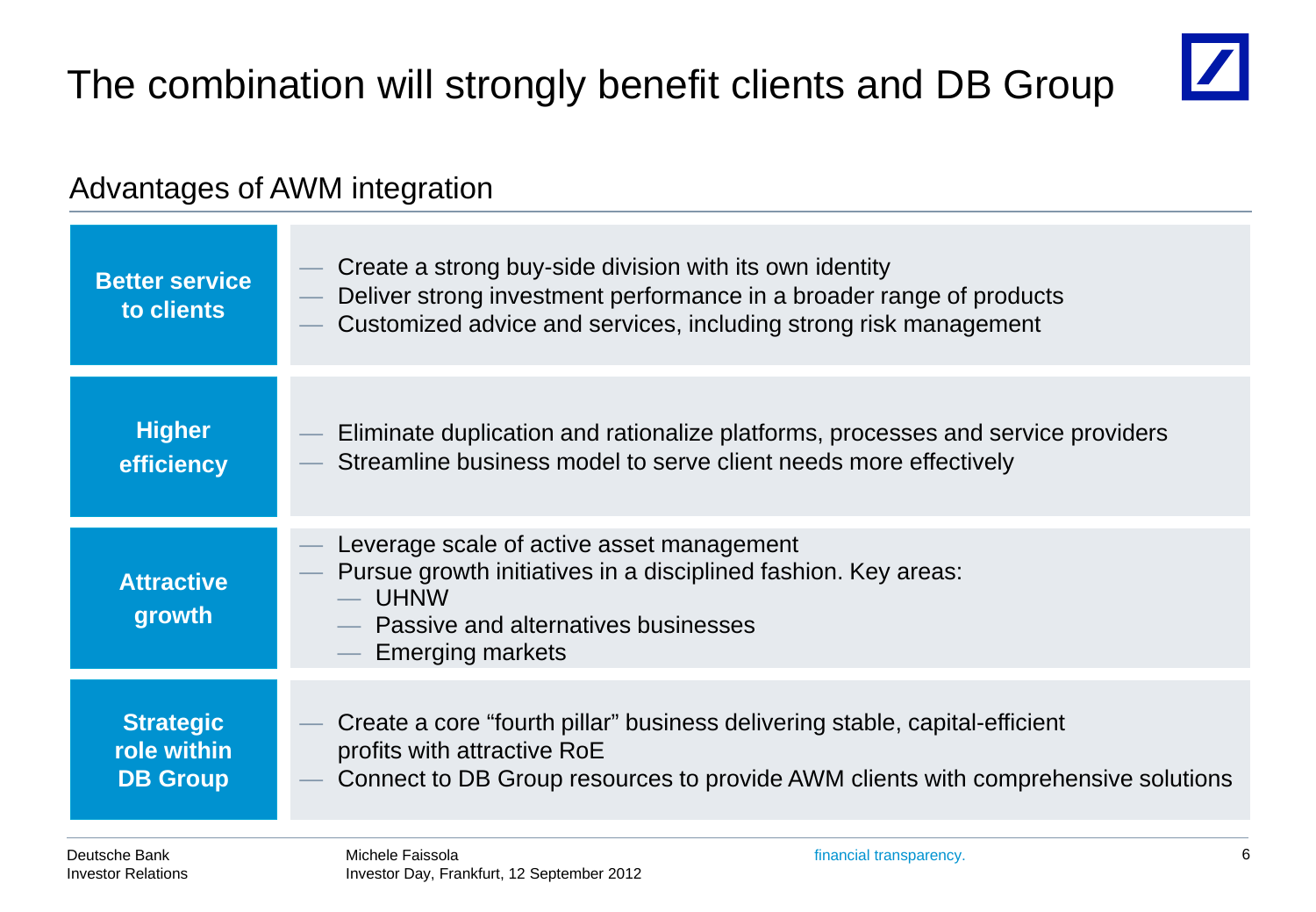# EUR ~1.7 bn IBIT aspiration by 2015





(1) CtA shown is for AWM excluding infrastructure measures; AWM-related infrastructure measures to require additional EUR 0.4 bn in CtA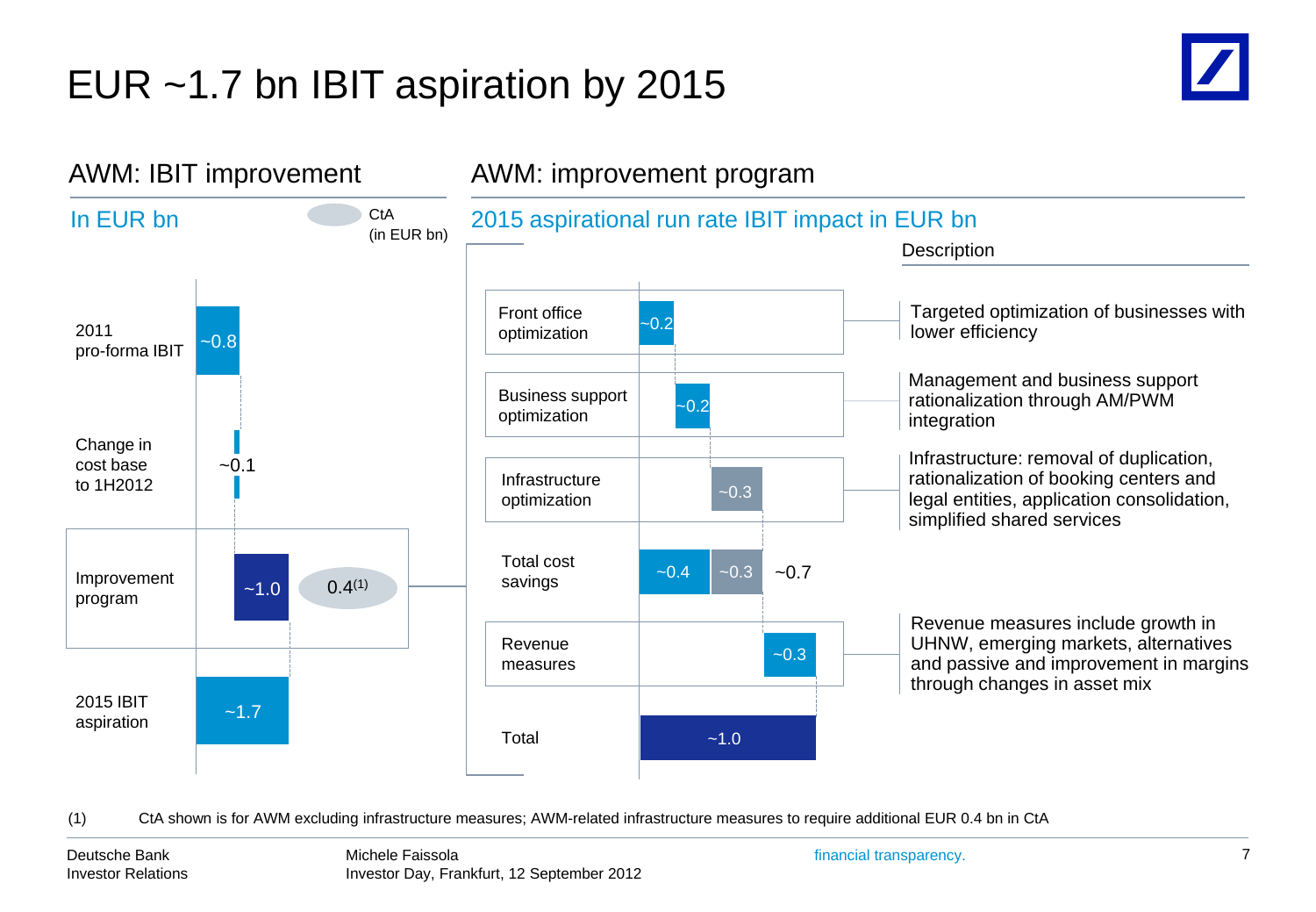# Clear aspiration and priorities



Leading AWM player with superior efficiency and best-in-class client services

| Deutsche Bank<br><b>Investor Relations</b> | Michele Faissola<br>Investor Day, Frankfurt, 12 September 2012 | financial transparency.                                       | 8 |
|--------------------------------------------|----------------------------------------------------------------|---------------------------------------------------------------|---|
|                                            | <b>Integrated organization with One Team Culture</b>           |                                                               |   |
| <b>Regions</b>                             | Optimize footprint with disciplined growth                     |                                                               |   |
| <b>Products</b><br>$\overline{3}$          |                                                                | Deliver first-class performance in products and services      |   |
| <b>Clients</b>                             |                                                                | Strengthen buy-side identity and bolster client confidence    |   |
| <b>Integration</b>                         |                                                                | Deliver efficiencies and a coordinated proposition to clients |   |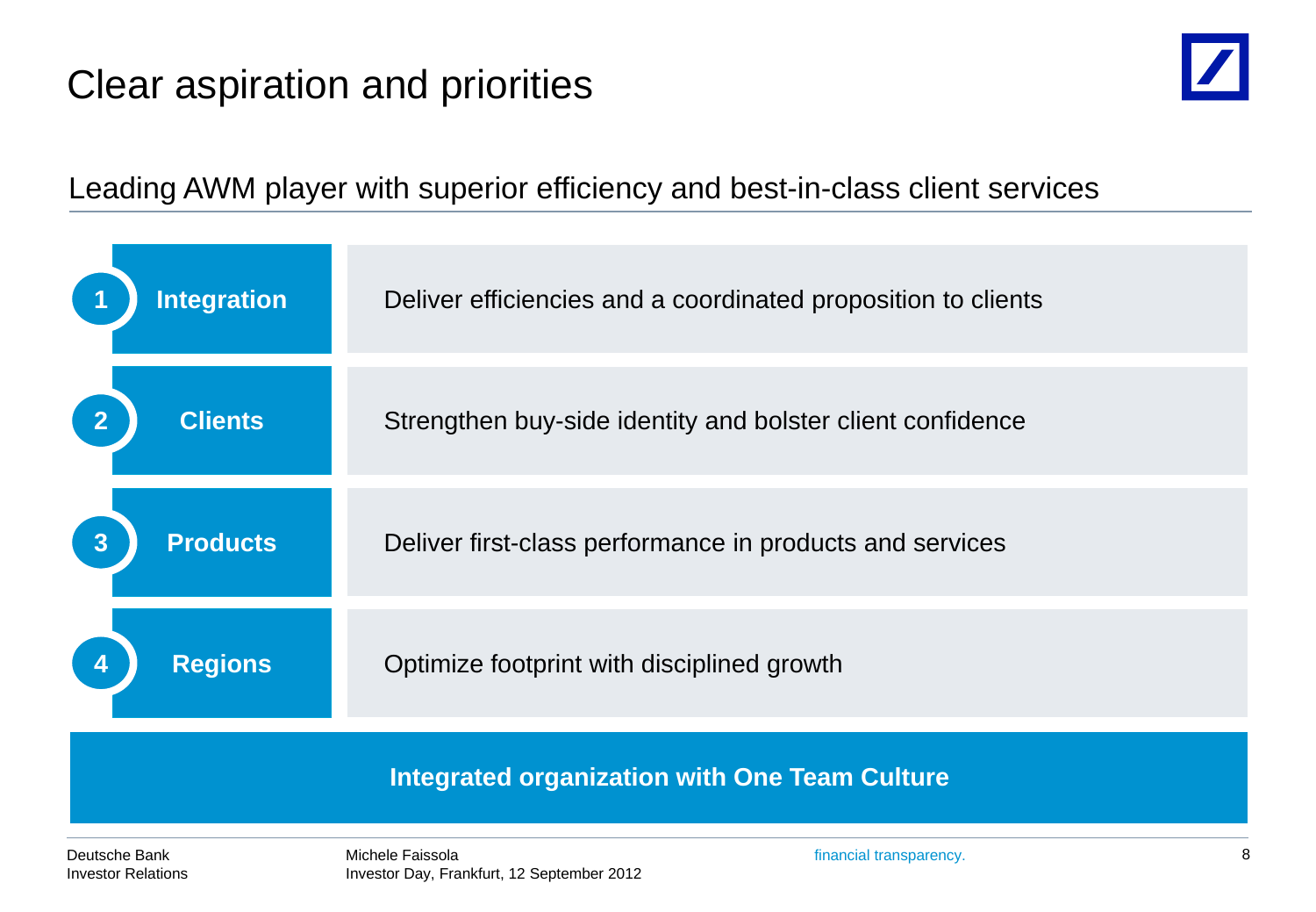

#### Clear areas of overlap in front office



|  | <b>Primary</b>                  |                                |                             | <b>Coverage</b>             |                             |                                  | <b>Investment Platform</b>  |              |        |                             |                           | <b>Regions</b> |             |
|--|---------------------------------|--------------------------------|-----------------------------|-----------------------------|-----------------------------|----------------------------------|-----------------------------|--------------|--------|-----------------------------|---------------------------|----------------|-------------|
|  | $\Box$ Secondary                | Core brands/<br>business lines | Wealth /<br>AM retail       | Institutional               | Active<br>Equity            | <b>Active Fixed</b><br>Income    | Passive                     | Alternatives | Other  | Germany                     |                           | EMEA Americas  | <b>APAC</b> |
|  |                                 | Germany                        | п                           |                             | <b>Contract Contract</b>    | п                                |                             | $\Box$       | $\Box$ | ш                           |                           |                |             |
|  |                                 | Sal. Opp                       | $\mathcal{L}_{\mathcal{A}}$ | $\Box$                      | $\sim$                      | $\mathcal{C}^{\mathcal{A}}$      | $\Box$                      | $\Box$       | $\Box$ | $\mathcal{C}^{\mathcal{A}}$ | $\Box$                    |                |             |
|  | <b>PWM</b>                      | <b>EMEA</b>                    | п                           |                             | <b>College</b>              | $\blacksquare$                   |                             | $\Box$       | $\Box$ |                             | a se                      |                |             |
|  |                                 | Americas                       | $\mathcal{L}_{\mathcal{A}}$ |                             | $\sim$                      | $\left\vert \cdot \right\rangle$ |                             | $\Box$       | $\Box$ |                             |                           | m.             |             |
|  |                                 | <b>PCS</b>                     | п                           | $\Box$                      | $\mathcal{L}_{\mathcal{A}}$ | $\mathcal{L}_{\mathcal{A}}$      |                             | $\Box$       | $\Box$ |                             |                           | П              |             |
|  |                                 | <b>APAC</b>                    | $\mathbb{R}^n$              |                             | $\sim$                      | $\mathcal{C}^{\mathcal{A}}$      |                             | $\Box$       | $\Box$ |                             |                           |                |             |
|  |                                 | <b>DWS</b>                     | П                           | $\Box$                      | <b>College</b>              | $\mathbf{r}$                     | $\Box$                      | $\Box$       | $\Box$ | $\mathcal{L}$               | $\Box$                    | $\Box$         | $\Box$      |
|  | <b>AM</b>                       | <b>DB Advisors</b>             |                             | $\sim$                      |                             | $\mathcal{C}^{\mathcal{A}}$      | $\Box$                      |              |        | m.                          | $\Box$                    | T.             | $\Box$      |
|  |                                 | Insurance AM                   |                             | ш                           | $\Box$                      | $\mathcal{L}_{\mathcal{A}}$      |                             |              |        | п                           | $\Box$                    | Ш              | $\Box$      |
|  |                                 | <b>RREEF</b>                   | $\Box$                      | $\sim$                      | $\Box$                      |                                  |                             | F.           |        | T.                          | $\mathcal{O}(\mathbb{R})$ | T.             | $\Box$      |
|  | <b>CB&amp;S</b>                 | $db-X(1)$                      | п                           | $\mathcal{L}_{\mathcal{A}}$ |                             |                                  | $\mathcal{L}_{\mathcal{A}}$ |              |        | п                           | $\mathcal{L}$             | ш              | ш           |
|  | <b>Passive and</b><br>3rd Party | dbalt/dbSel.                   | $\vert \cdot \vert$         | $\sim$                      |                             | Priority areas to be             |                             | u.           |        | T.                          | $\mathbb{R}^n$ .          | $\mathbb{R}^3$ |             |
|  | <b>Alternatives</b>             | Abbey Life                     | $\mathcal{L}_{\mathcal{A}}$ |                             |                             | addressed by AWM                 | integration                 |              | ш      |                             | ш                         |                |             |

Note: Institutional includes corporate clients, AM retail can be direct sales or via private banks/retail distributors (1) Includes ETFs, ETCs, ETNs, Warrants, Certificates, and non listed UCITS funds

Includes ETFs, ETCs, ETNs, Warrants, Certificates, and non listed UCITS funds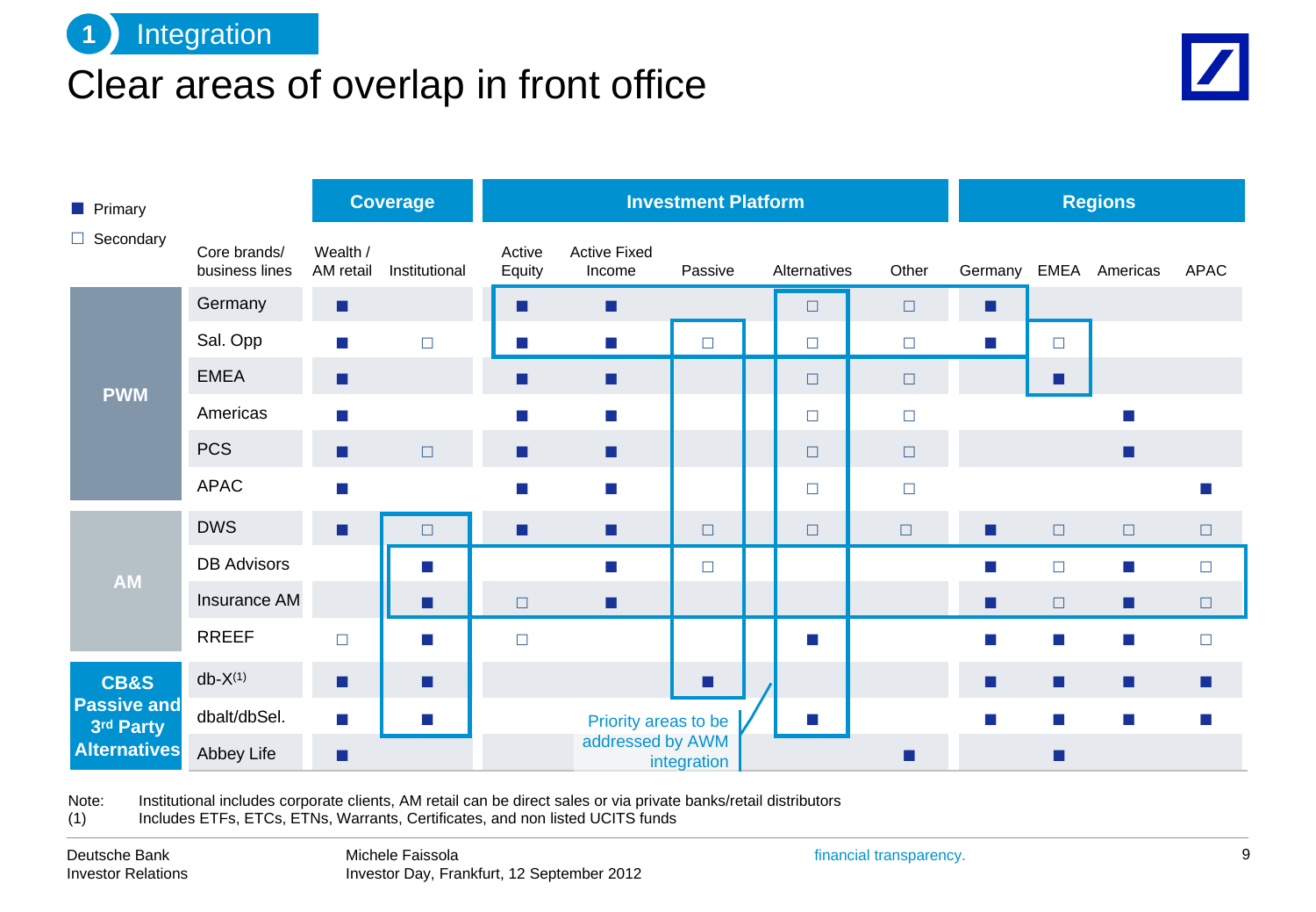

# Substantial middle and back office efficiency potential



Efficiency impact: ( ) Low ( ) Medium ( ) High

| <b>Key Opportunities</b>                    |                                                                                                                                                        | <b>Hardware</b> | <b>Software</b> | <b>Real estate</b> | 3rd party<br><b>services</b> |
|---------------------------------------------|--------------------------------------------------------------------------------------------------------------------------------------------------------|-----------------|-----------------|--------------------|------------------------------|
| 3rd party spend<br>reduction                | Reduce and optimize vendors and<br>market data providers                                                                                               |                 |                 |                    |                              |
| <b>Organization</b><br>simplification       | Simplify shared services<br>Shift resources off-shore<br>Concentrate operational headcount<br>Eliminate legal entity and booking<br>center duplication |                 |                 |                    |                              |
| <b>Process</b><br>optimization              | Reduce duplication<br>Increase use of global utilities<br>Align processes with capacity                                                                |                 |                 |                    |                              |
| <b>Application</b><br>consolidation         | Harmonize platform components<br>Leverage existing platforms                                                                                           |                 |                 |                    |                              |
| <b>IT infrastructure</b><br>rationalization | Align development environments<br>Consolidate infrastructure inventory                                                                                 |                 |                 |                    |                              |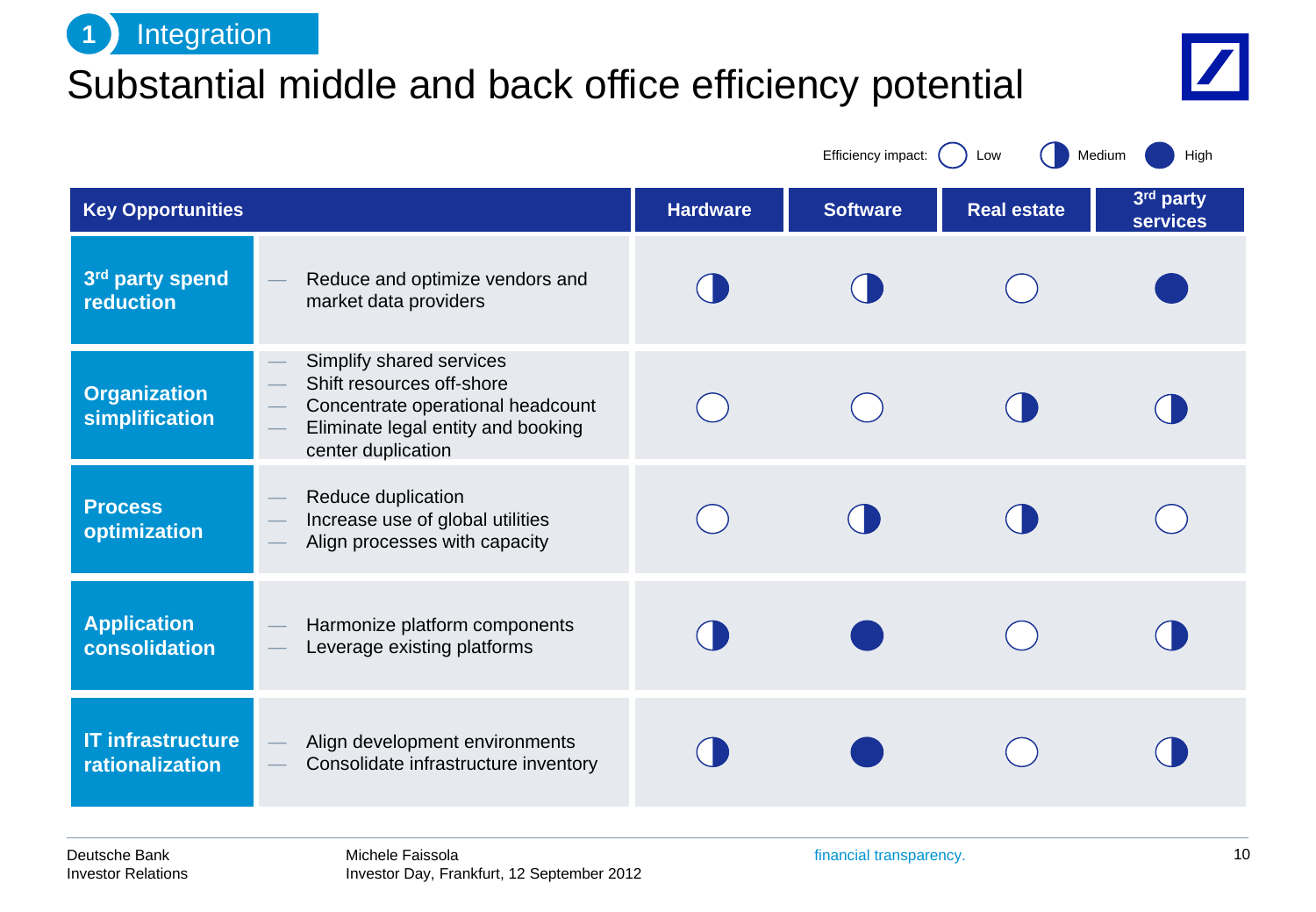

### Our integrated and simplified AWM model





Current operating model – siloed and fragmented Future operating model – integrated and simplified



Deutsche Bank Investor Relations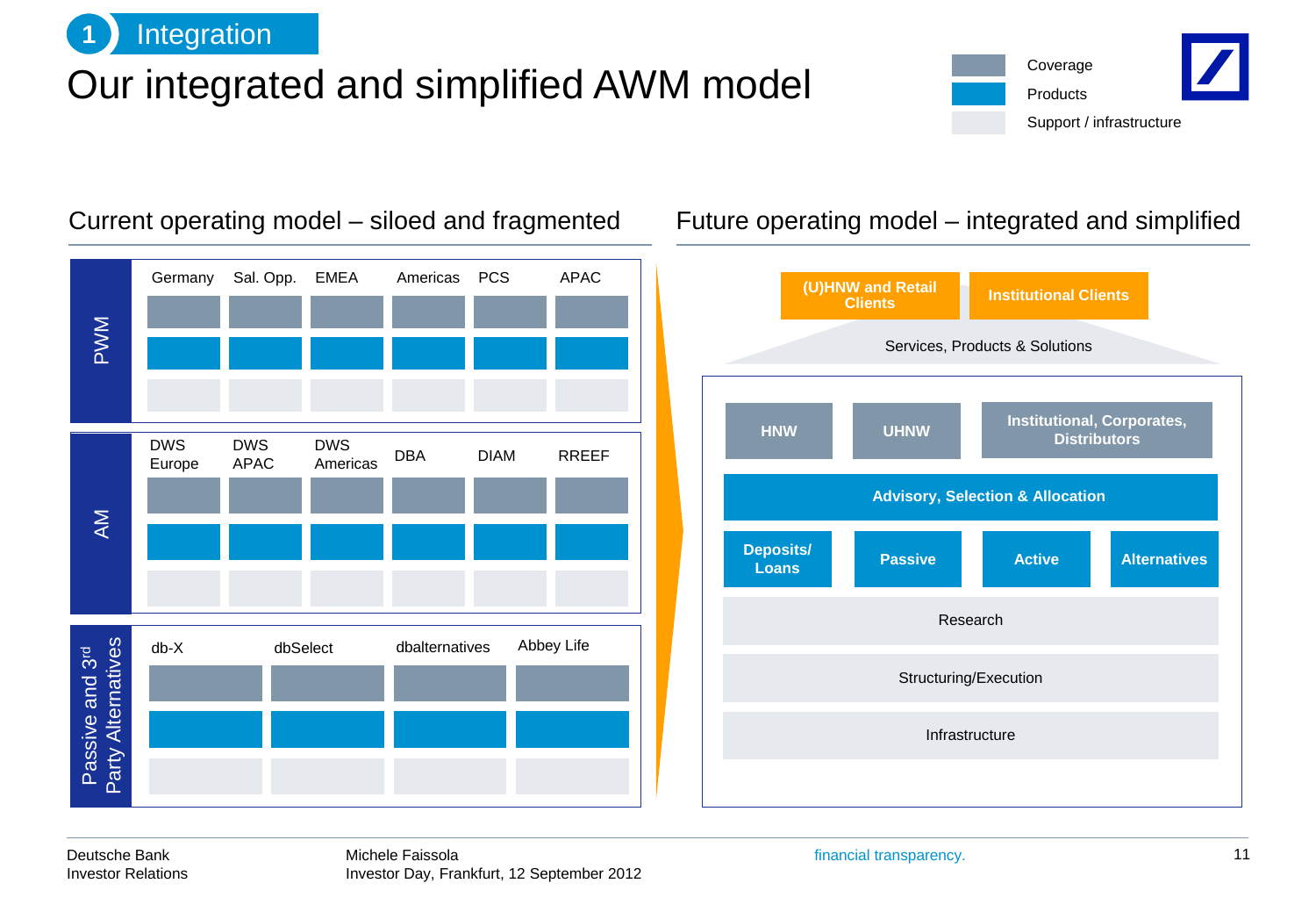

# Better engagement with other DB divisions and 3rd parties



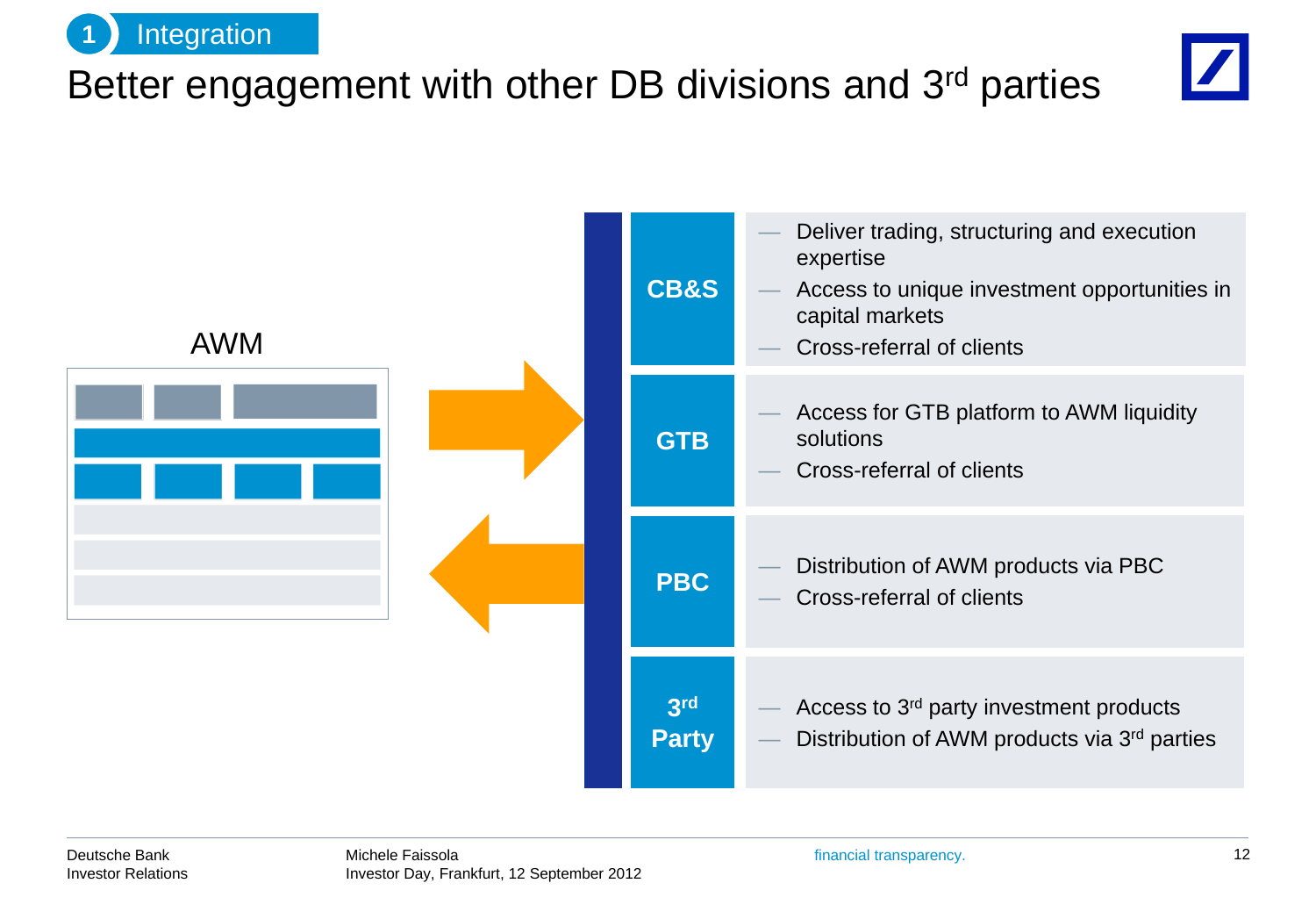

#### Focus on priority client segments



#### Client segment Client segment

|                              |                                                                                                                                                                                          | Expand UHNW market penetration<br>Integrate regional and global             | <b>Expand UHNW market</b><br><b>UHNW</b> market |  |  |  |
|------------------------------|------------------------------------------------------------------------------------------------------------------------------------------------------------------------------------------|-----------------------------------------------------------------------------|-------------------------------------------------|--|--|--|
| (U)HNW/<br><b>AM Retail</b>  | coverage teams<br>Strengthen retail distribution<br>through Postbank in Germany and<br>other retail networks in Europe<br>Distribute broader product set (e.g.<br>alternatives, passive) | Total AuM/IA of UHNWI, in EUR t<br>$+12%$<br>21<br>14<br>2009<br>2011<br>20 |                                                 |  |  |  |
|                              |                                                                                                                                                                                          | Deliver stronger product mix and<br>coordinated solutions for               | Leverage combined ins                           |  |  |  |
| Institutional <sup>(1)</sup> | institutional clients<br>Pursue growth in retirement<br>solutions, liquidity management                                                                                                  | #1 Insurance asset<br>management firm                                       |                                                 |  |  |  |
|                              | and emerging markets<br>Combine institutional investment<br>platforms for efficiency and scale                                                                                           | "2011 best provider of<br>money market funds"                               |                                                 |  |  |  |



— Create a liquidity management center of excellence to serve global corporate and sovereign relationships

Strengthen buy-side identity and client confidence through commitment to the franchise and consistent delivery of products and services

(1) Institutional client segment includes financial institutions, corporates and distributors Source: BCG, Insurance Asset Manager, Global Finance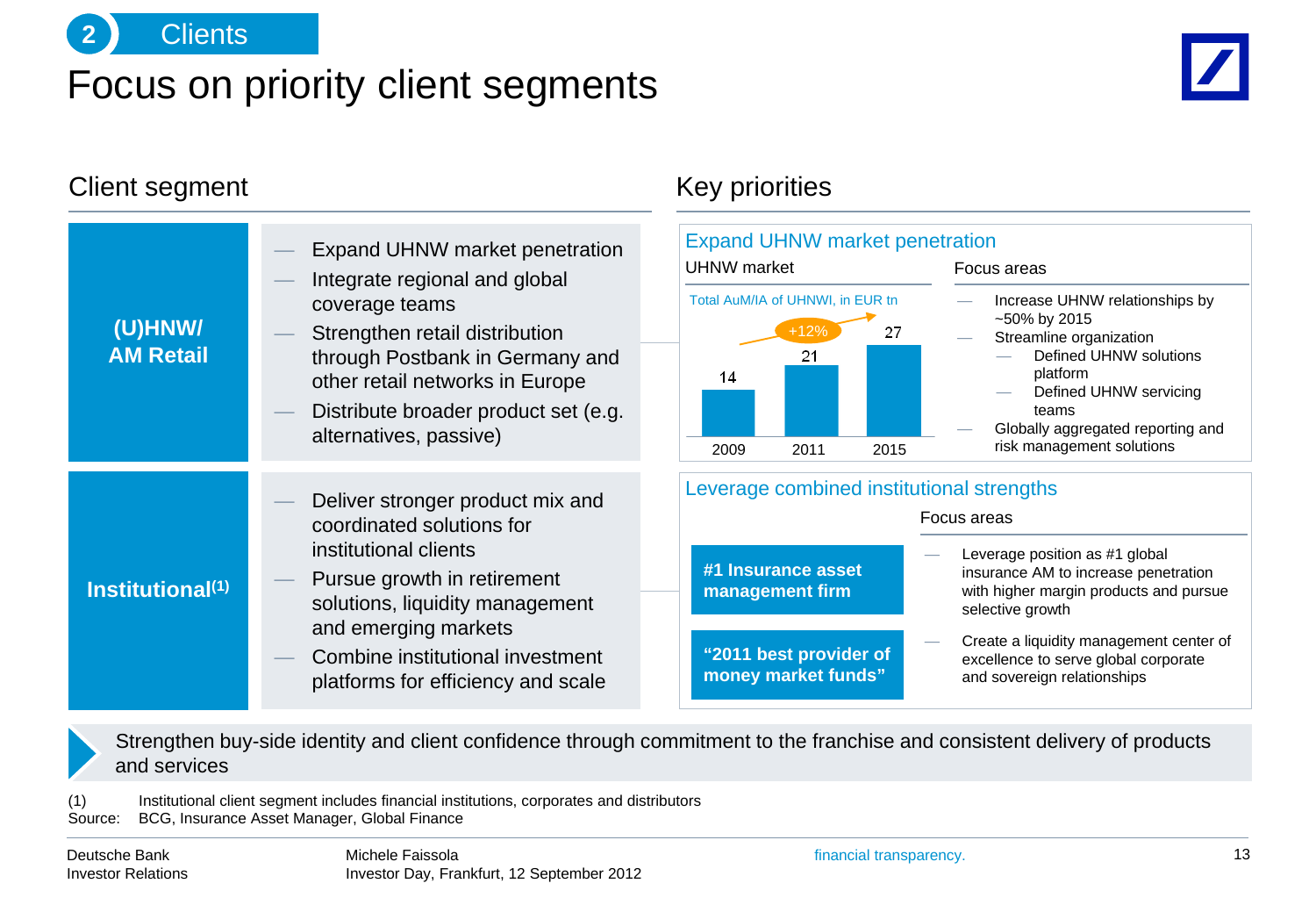

#### First-class performance in products and services



#### Overview by product and the Coverview by product and the Key priorities

| Services/<br><b>Advisory</b> | Enhance access to markets,<br>investment opportunities and custom<br>solutions with appropriate interface<br>to CB&S |
|------------------------------|----------------------------------------------------------------------------------------------------------------------|
| <b>Active</b>                | Combine investment platforms of DB<br><b>Advisors and Deutsche Insurance</b><br>AM with DWS where appropriate        |
| <b>Passive</b>               | Complete proposition by merging<br>passive beta businesses across DB                                                 |
| <b>Alternatives</b>          | Create complete product offering by<br>merging alternative businesses                                                |
| <b>Execution</b>             | Establish integrated execution<br>platform with best in class<br>technology                                          |



Source: BlackRock ETP landscape, BlackRock, Index Universe, BCG analysis, Towers Watson/P&I 2012 Alternative Asset Study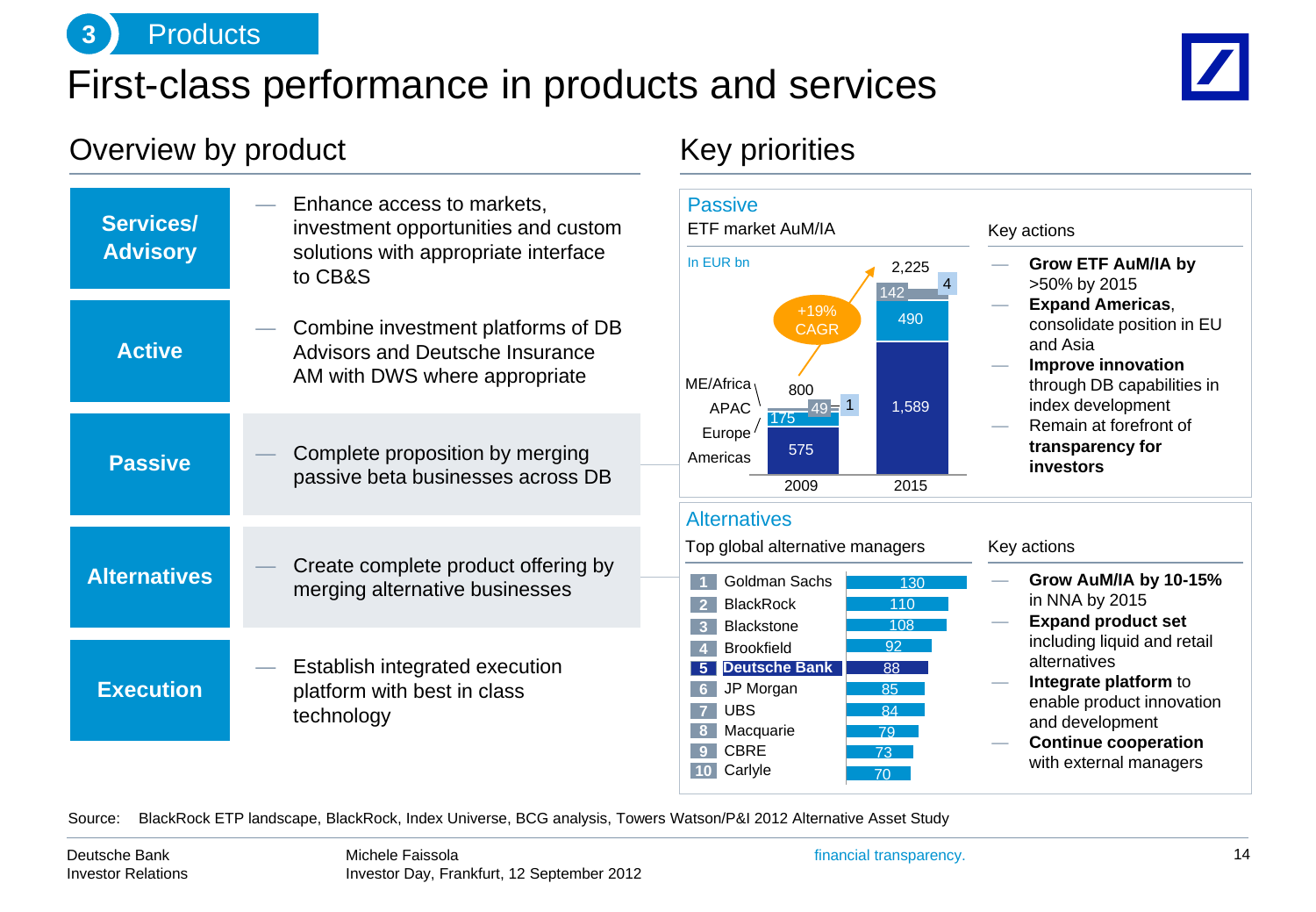

### Optimize and grow regional footprint



#### Region **Region** Region Region Region Region Region Region Regional Region Regional Regional Regional Regional Regional Regional Regional Regional Regional Regional Regional Regional Regional Regional Regional Regional Regi **Germany** Top player at home $(1)$  Key actions — Increase market penetration Promote Sal. Oppenheim as distinct brand and client proposition with independent investment approach — Drive efficiency using DB infrastructure — Grow UHNW & family offices Seek increased flows into multi-asset and regionally diversified asset classes — Leverage Postbank — Create tailor-made solutions for clients — Maintain leadership in retirement solutions Emerging markets Key actions Grow revenues by 20-25% in APAC and LatAm — Focus on large EM institutional investors Offer AWM services to CB&S/GTB client base — Grow UHNW segment Global wealth **#1 Wealth manager in Germany #1 Retail asset manager in Germany** In USD tn (2) 35 40 19 18 Japan MEA · LatAm 2016 151 42 40  $\frac{5}{6}$  6 2011 North America Europe APAC (ex Japan) 123 38 24  $4 - 4$ +4% p.a. **+11% p.a. +9% p.a. Europe (ex Germany) Germany Emerging markets U.S.** Capitalize on leading positions in home market — Optimize platforms — Focus on key markets Leverage regional coverage teams — Optimize U.S. retail business and build out distribution capabilities Extend wealth offering focused on UHNW, capital markets and alternatives — Enhance emerging markets presence by leveraging strong DB Group footprint

(1) By AuM/IA; Wealth manager rankings: DB includes PWM and Sal. Oppenheim; AM retail rankings: DB includes DWS, DB and Sal. Oppenheim Source: BCG 2012 World Wealth Report, BCG (Assets 2011), BVI Market Analysis published Aug 2012 (June 2012 data, including fund of funds)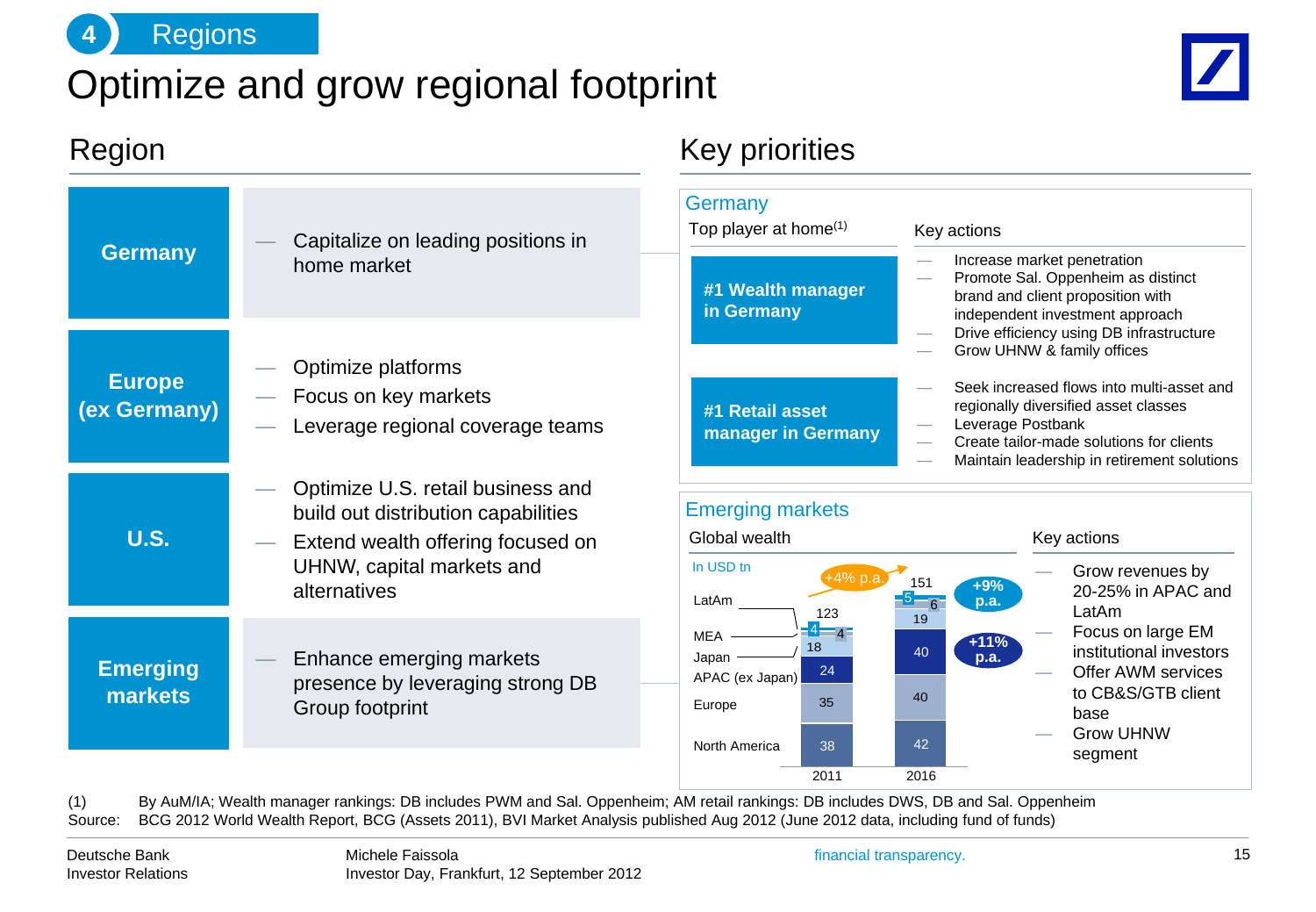# Targeted improvements on revenue and cost side

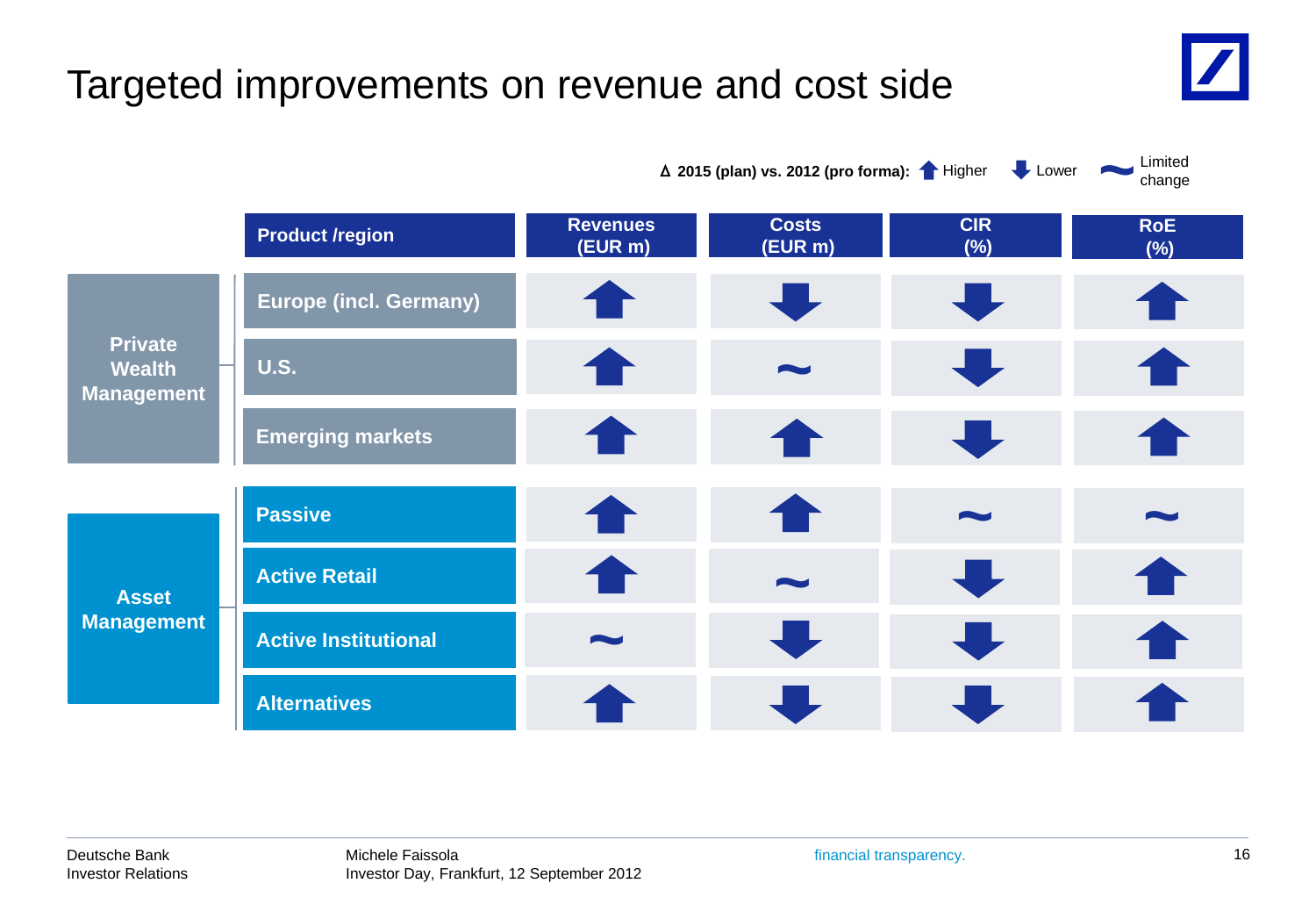# Transformation is already under way

![](_page_16_Picture_1.jpeg)

#### Key actions to date

| <b>Costs</b>    | Realization of cost improvements has started<br>Closed duplicative U.S. institutional manufacturing platform (Louisville)<br>Platform rationalization kicked off<br>Cost reduction under way    |
|-----------------|-------------------------------------------------------------------------------------------------------------------------------------------------------------------------------------------------|
| <b>Revenues</b> | Implementation of growth priorities has started<br>Refined UHNW client coverage proposition underway<br>Alignment of coverage started<br>Continued expansion of APAC wealth management platform |
| Organization    | Management structure established<br>Institutional and insurance AM businesses merged<br>Integration of CB&S Passive and 3 <sup>rd</sup> Party Alternatives businesses underway                  |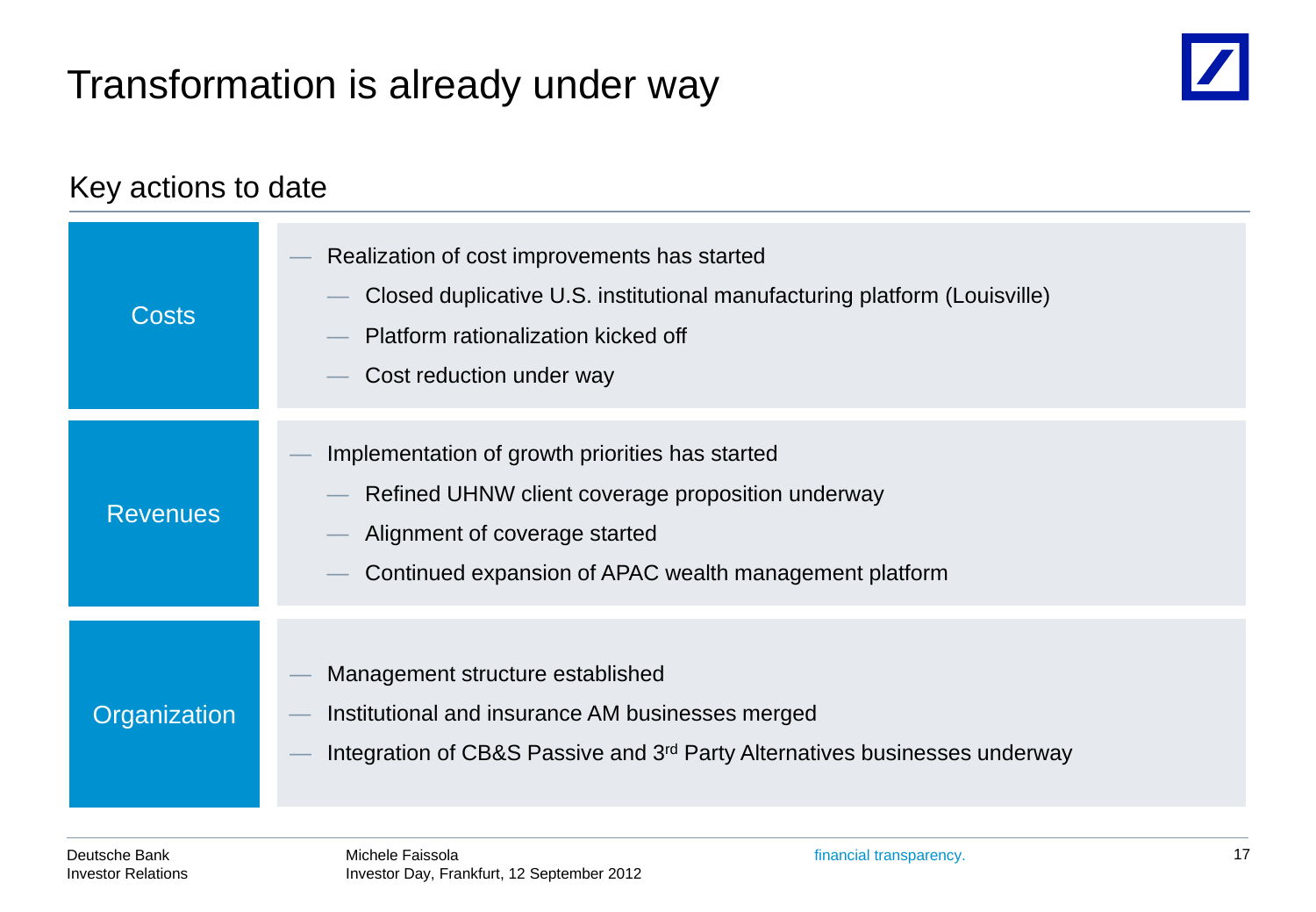# To recap: ambitious but achievable 2015 aspirations ...

![](_page_17_Picture_1.jpeg)

![](_page_17_Figure_2.jpeg)

Note: 2011 and 2015 financials include CB&S Passive and 3<sup>rd</sup> Party Alternatives businesses but exclude non-core assets; business financials for CB&S Passive and 3<sup>rd</sup> Party Alternatives businesses are currently being carved out for transfer purposes and may differ from figures shown above; AuM/IA growth assumes zero market appreciation and all growth related to NNA; changes shown are 2015 compared to 2011

(1) Defined as RWAs plus RWA-equivalent of items currently deducted 50/50 from Tier 1/Tier 2 capital whereby the Tier 1 deduction amount is scaled at 10%; 2011 based on Basel 2.5, 2015 based on Basel 3 fully loaded

Deutsche Bank Investor Relations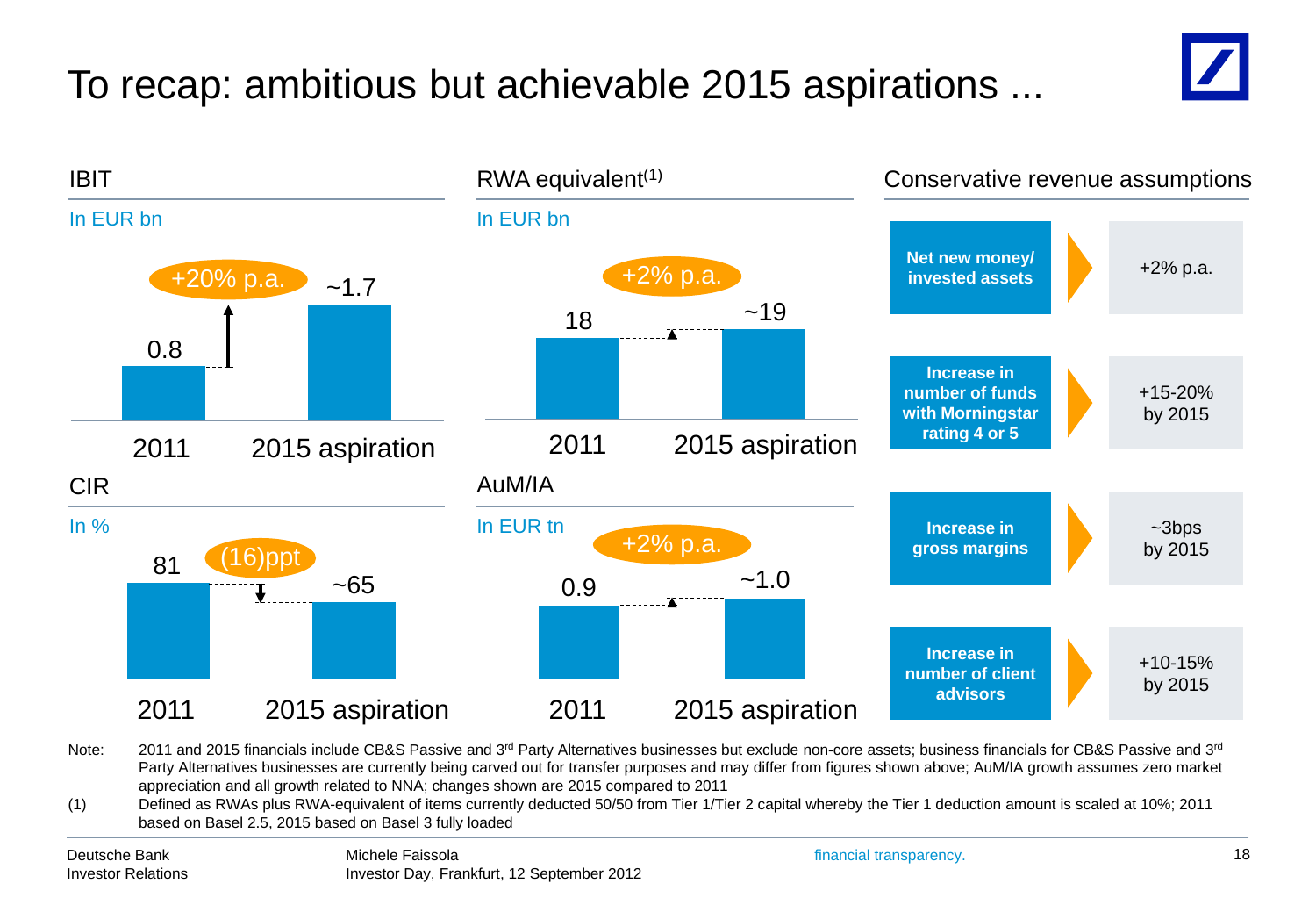### Key take-aways

![](_page_18_Picture_1.jpeg)

Leading integrated AWM player with close to EUR 1.0 tn AuM/IA

Client-centric business model delivering first-class products and services

IBIT aspiration of EUR ~1.7 bn supported by EUR ~0.7 bn savings

Integrated, efficient platform for future growth

![](_page_18_Picture_6.jpeg)

Transformation is already under way